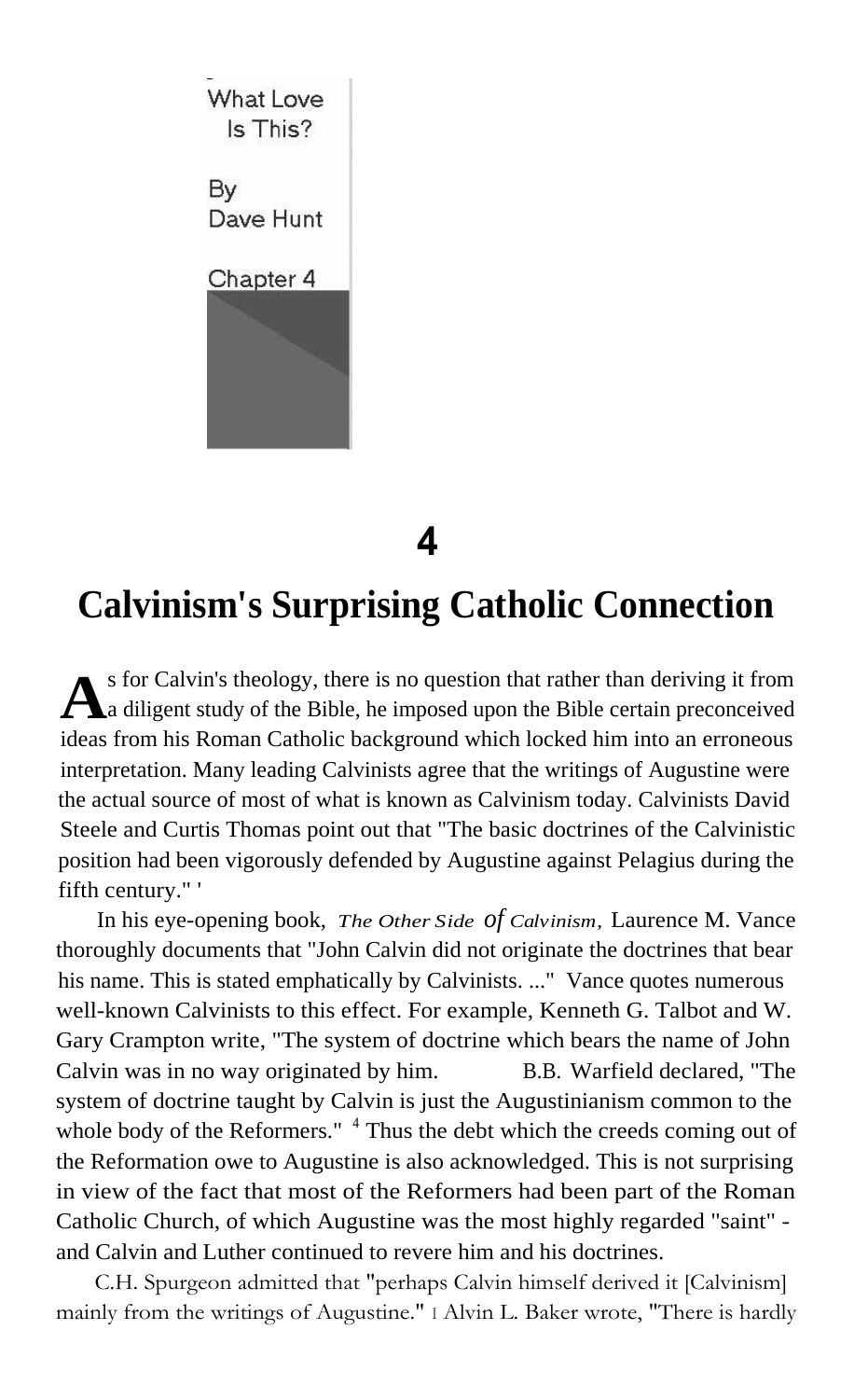**I**

a doctrine of Calvin that does not bear the marks of Augustine's influence." For example, the following from Augustine sounds like an echo reverberating through the writings of Calvin:

. . . even as he has appointed them to be regenerated ... whom he predestinated to everlasting life, as the most merciful bestower of grace, whilst to those whom he has predestinated to eternal death, he is also the most righteous awarder of punishment.'

C. Gregg Singer said, "The main features of Calvin's theology are found in the writings of St. Augustine to such an extent that many theologians regard Calvinism as a more fully developed form of Augustinianism." <sup>8</sup> Such statements are staggering declarations in view of the undisputed fact that, as Vance points out, the Roman Catholic Church itself has a better claim on Augustine than do the Calvinists.' Consider the following from Calvin himself:

Augustine is so wholly with me, that if I wished to write a confession of my faith, I could do so with all fulness and satisfaction to myself out of his writings." <sup>10</sup>

## **Augustine And The Use Of Force**

In the fourth century, the Donatists led a movement for purification of the church. They believed that the church should be a pure communion of true believers who demonstrated the truth of the gospel in their lives. Donatists abhorred the apostasy that had come into the church when Constantine wedded Christianity to paganism in order to unify the empire. They considered compromising clergy to be "evil priests working hand in glove with the kings of the earth, men who by their conduct show that they have no king but Caesar." To the Donatists, the church was a "small body of saved surrounded by the unregenerate mass." "

Augustine, on the other hand, saw the church as a mixture of believers and unbelievers, in which purity and evil should be allowed to exist side by side for the sake of unity. He used the power of the state to compel church attendance (as Calvin did 1,200 years later): "Whoever was not found within the Church was not asked the reason, but was to be corrected and converted ...." <sup>12</sup> Calvin followed his mentor Augustine in enforcing church attendance and participation in the sacraments by threats (and worse) against the citizens of Geneva. Augustine "identified the Donatists as heretics . . . who could be subjected to imperial legislation [and force] in exactly the same way as other criminals and misbelievers, including poisoners and pagans." " Frend says of Augustine, "The questing, sensitive youth had become the father of the inquisition." $14$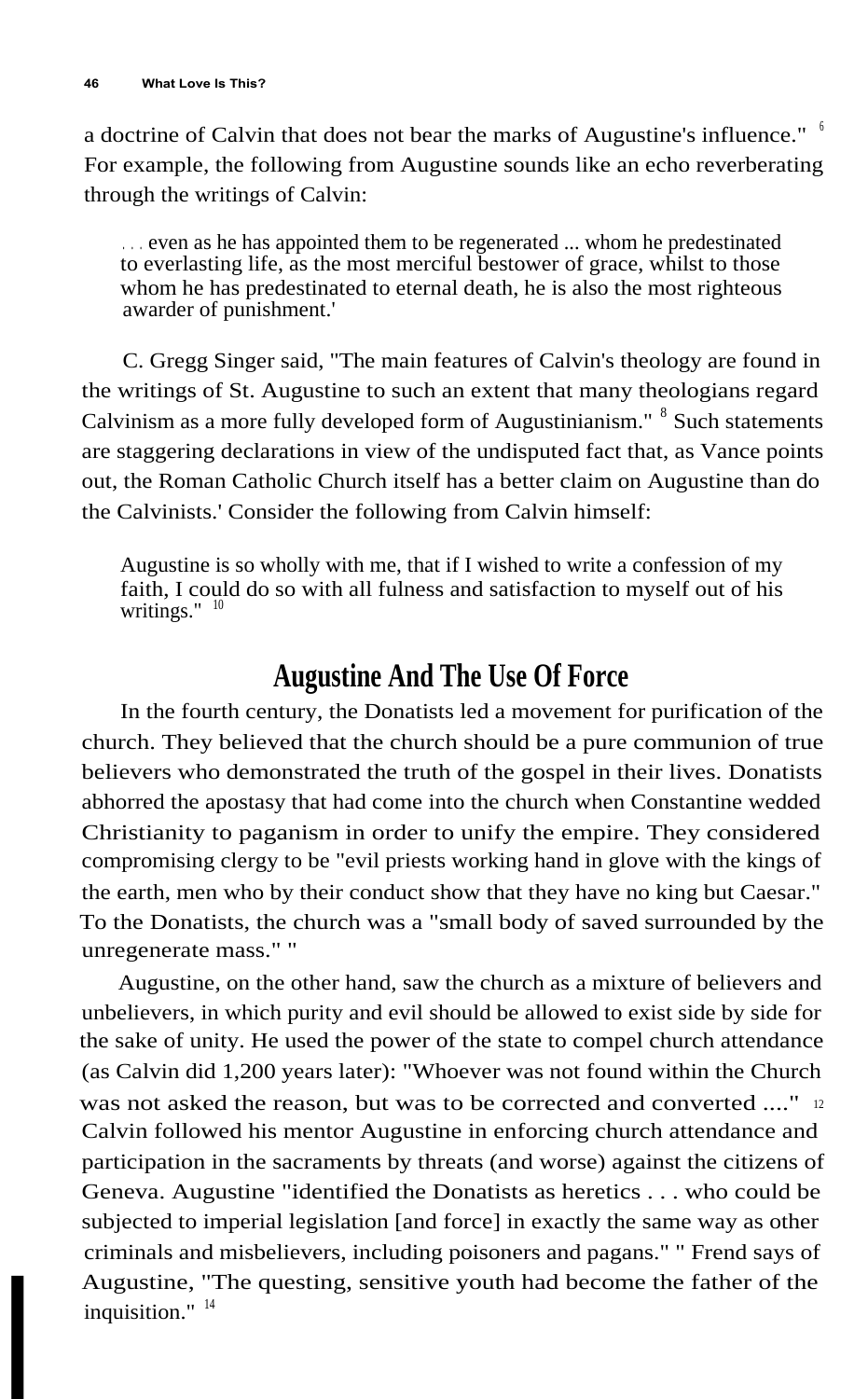Though he preferred persuasion if possible, Augustine supported the death penalty for those who were rebaptized as believers after conversion to Christ and for other alleged heretics. In his controversy with the Donatists, using a distorted and un-Christian interpretation of Luke 14:23, Augustine made statements for Christianity which sounded like Islam's forceful measures against those who defect from that religion of violence:

Why therefore should not the Church use force in compelling her lost sons to return? ... The Lord Himself said, "Go out into the highways and hedges and Wherefore is the power which the Church has received ... through the religious character and faith of kings ... the instrument by which those who are found in the highways and hedges - that is, in heresies and schisms - are compelled to come in, and let them not find fault with being compelled.  $15$ 

This is the man whom Calvin admired above all others and upon whom he relied for much of his theology. Sadly, as we shall see later, Calvin put into effect in Geneva the very principles of punishment, coercion and death which Augustine advocated. Henry H. Milman puts it well: "Augustinianism was worked up into a still more rigid and uncompromising system by the severe intellect of Calvin."  $16$  And he justified his actions by the same erroneous interpretation of Luke 14:23 which Augustine had used to justify suppression of the Donatists with military force. Do those who today hail Calvin as a great exegete accept such usage of this passage?

### **Augustine's Dominant Influence**

There is no question as to the important role Augustine played in molding Calvin's thinking, theology and actions. This is particularly true concerning the key foundations of Calvinism. Warfield refers to Calvin and Augustine as "two extraordinarily gifted men [who] tower like pyramids over the scene of history." " Calvin's *Institutes of the Christian Religion* make repeated favorable references to Augustine, frequently citing his writings as authoritative and even using the expression confirmed by the authority of Augustine."  $18$ Calvin often credits Augustine with having formulated key concepts which he then expounds in his *Institutes.* The following are but a very small sampling of such references:

" We have come into the way of faith," says Augustine: "Let us constantly adhere to it  $\ldots$ "<sup>19</sup>

The truth of God is too powerful, both here and everywhere, to dread the slanders of the ungodly, as Augustine powerfully maintains .... Augustine disguises not that ... he was often charged with preaching the doctrine of predestination too freely, but ... he abundantly refutes the charge .... For it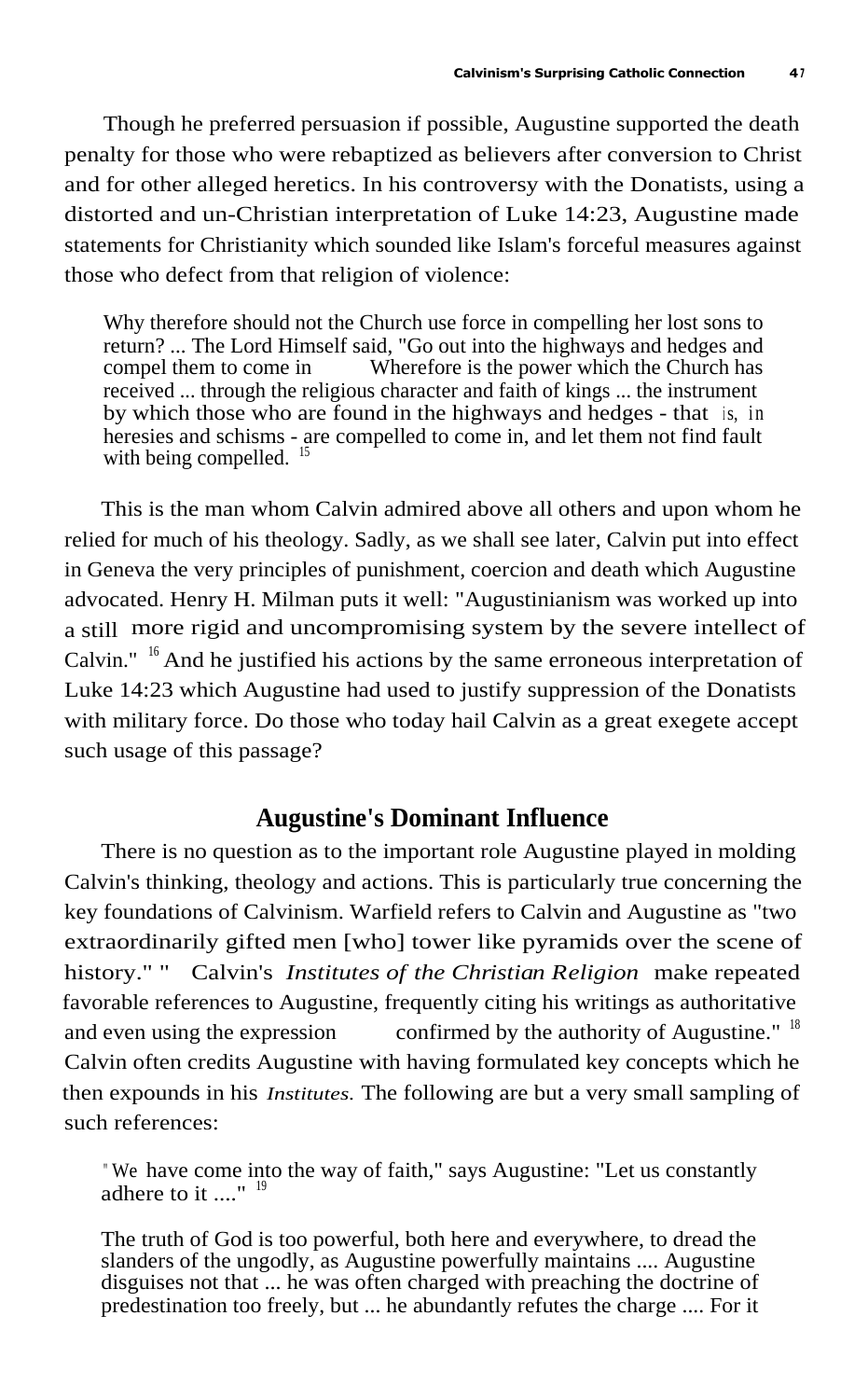has been shrewdly observed by Augustine (de Genesis ad Literam, Lib. V.), that we can safely follow Scripture ....<sup>20</sup>

For Augustine, rightly expounding this passage, says ....<sup>21</sup>

<sup>I</sup> say with Augustine, that the Lord has created those who, as he certainly foreknew, were to go to destruction, and he did so because he so willed. <sup>22</sup> If your mind is troubled, decline not to embrace the counsel of Augustine ... 23

<sup>I</sup> will not hesitate, therefore, simply to confess with Augustine that ... those things will certainly happen which he [God] has foreseen [and] that the destruction [of the non-elect] consequent upon predestination is also most just. <sup>24</sup>

Augustine, in two passages in particular, gives a [favorable] portraiture of the form of ancient monasticism. [Calvin then proceeds to quote Augustine's commendation of the early monks.]<sup>25</sup>

Here the words of Augustine most admirably apply .... <sup>26</sup>

This is a faithful saying from Augustine; but because his words will perhaps have more authority than mine, let us adduce the following passage from his treatise

Wherefore, Augustine not undeservedly orders such, as senseless teachers or sinister and ill-omened prophets, to retire from the Church. <sup>20</sup>

We could multiply many times over the above examples of Augustine's influence upon Calvin and add to them the scores of times Calvin quotes extensively from Augustine's writings. The truth (acknowledged even by leading Calvinists) is that Calvin's basic beliefs were already formed while he was still a devout Roman Catholic, through reading and studying the writings of Augustine and the Latin Vulgate Bible. Clearly, that influence remained with him throughout his life.

Augustinian teachings which Calvin presented in his *Institutes* included the sovereignty that made God the cause of all (including sin), the predestination of some to salvation and of others to damnation, election and reprobation, faith as an irresistible gift from God - in fact, the key concepts at the heart of Calvinism. Nor can we find where Calvin disapproved of any of Augustine's heresies. Reformed Calvinist Richard A. Muller admits, "John Calvin was part of a long line of thinkers who based their doctrine of predestination on the Augustinian interpretation of St. Paul."  $^{29}$  There is simply no way to claim honestly that Calvin's *Institutes* represent insights which he received from the Holy Spirit through the study of God's Word subsequent to his conversion to Luther's Protestantism. In the latest additions to the original he is quoting and relying upon Augustine even more than ever.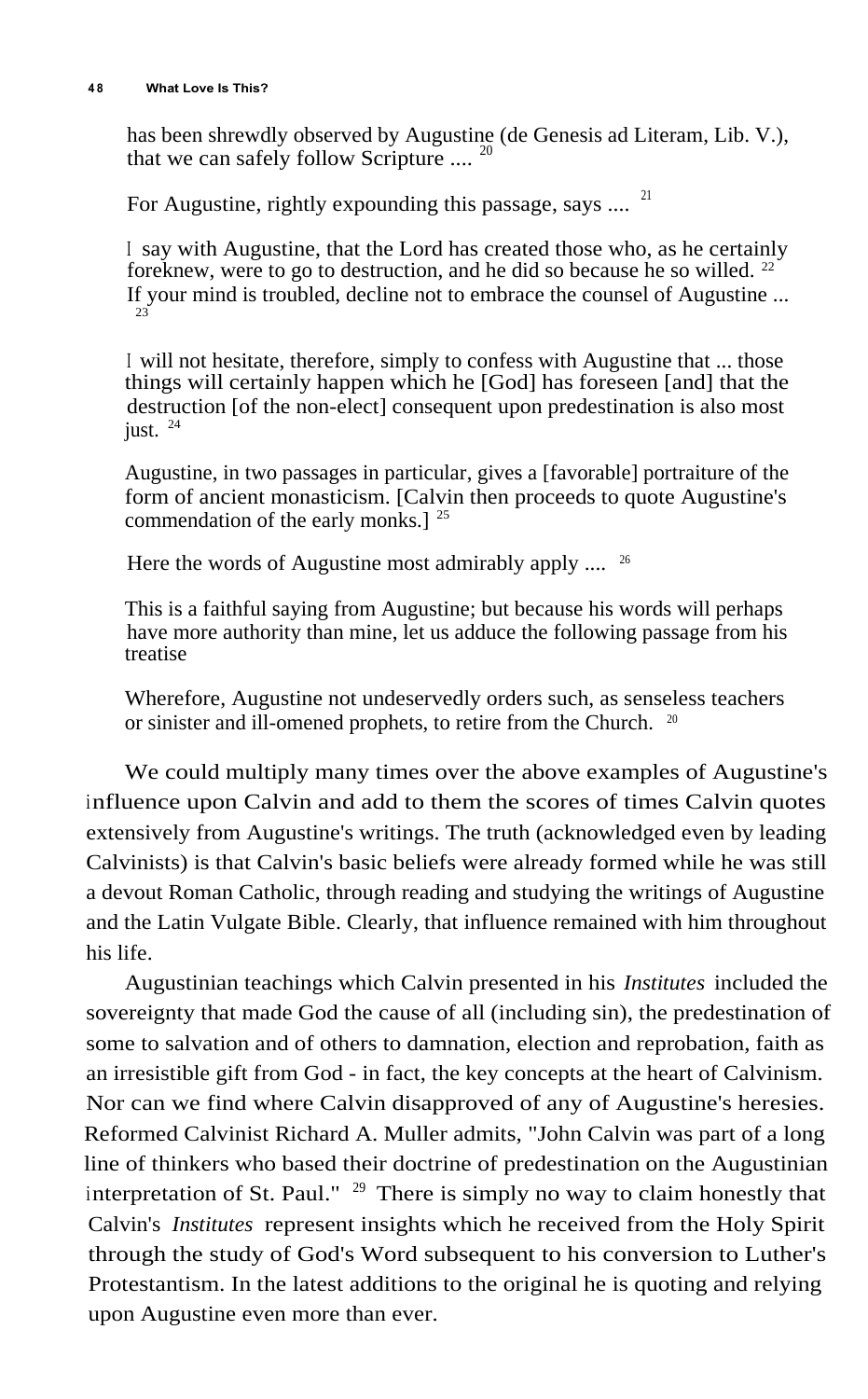### **Is Calvinism Really A Protestant Belief?**

That many prominent evangelicals today are still under the spell ofAugustine is evident- and astonishing, considering his numerous heresies. Norm Geisler has said, "St. Augustine was one of the greatest Christian thinkers of all time."<sup>30</sup>Yet Augustine said, "I should not believe the gospel unless I were moved to do so by the authority of the Catholic Church." That statement was quoted with great satisfaction by Pope John Paul II in his 1986 celebration of the 1600th anniversary of Augustine's conversion. The Pope went on to say:

Augustine's legacy . . . is the theological methods to which he remained absolutely faithful ... full adherence to the authority of the faith ... revealed through Scripture, Tradition and the Church .... Likewise the profound sense of mystery - "for it is better," he exclaims, "to have a faithful ignorance than a presumptuous knowledge. ..."

I express once again my fervent desire ... that the authoritative teaching of such a great doctor and pastor may flourish ever more happily in the Church ....

Vance provides additional astonishing quotations from Calvinists praising Augustine: "One of the greatest theological and philosophical minds that God has ever so seen fit to give to His church."  $32$  "The greatest Christian since New Testament times ... greatest man that ever wrote Latin." <sup>33</sup> "[His] labors and writings, more than those of any other man in the age in which he lived, contributed to the promotion of sound doctrine and the revival of true religion."<sup>34</sup> Warfield adds, "Augustine determined for all time the doctrine of grace." Yet he [Augustine] believed that grace came through the Roman grace." Catholic sacraments. That Calvinists shower such praise upon Augustine makes it easier to comprehend the same praise heaped upon Calvin.

Augustine was no ordinary Roman Catholic but unquestionably the most famous and influential one in history. Vance reminds us that Augustine was "one of Catholicism's original four `Doctors of the Church' [with] a feast day [dedicated to him] in the Catholic Church on August 28, the day of his death." <sup>36</sup> Pope John Paul II has called Augustine "the common father of our Christian civilization." William P Grady, on the other hand, writes, "The deluded Augustine (354-430) went so far as to announce (through his book, *The City of God)* that Rome had been privileged to usher in the millennial kingdom (otherwise known as the `Dark Ages')." <sup>38</sup>

#### **Drawing From A Polluted Stream**

Sir Robert Anderson reminds us that "the Roman [Catholic] Church was molded by Augustine into the form it has ever since maintained. Of all the errors that later centuries developed in the teachings of the church, scarcely one cannot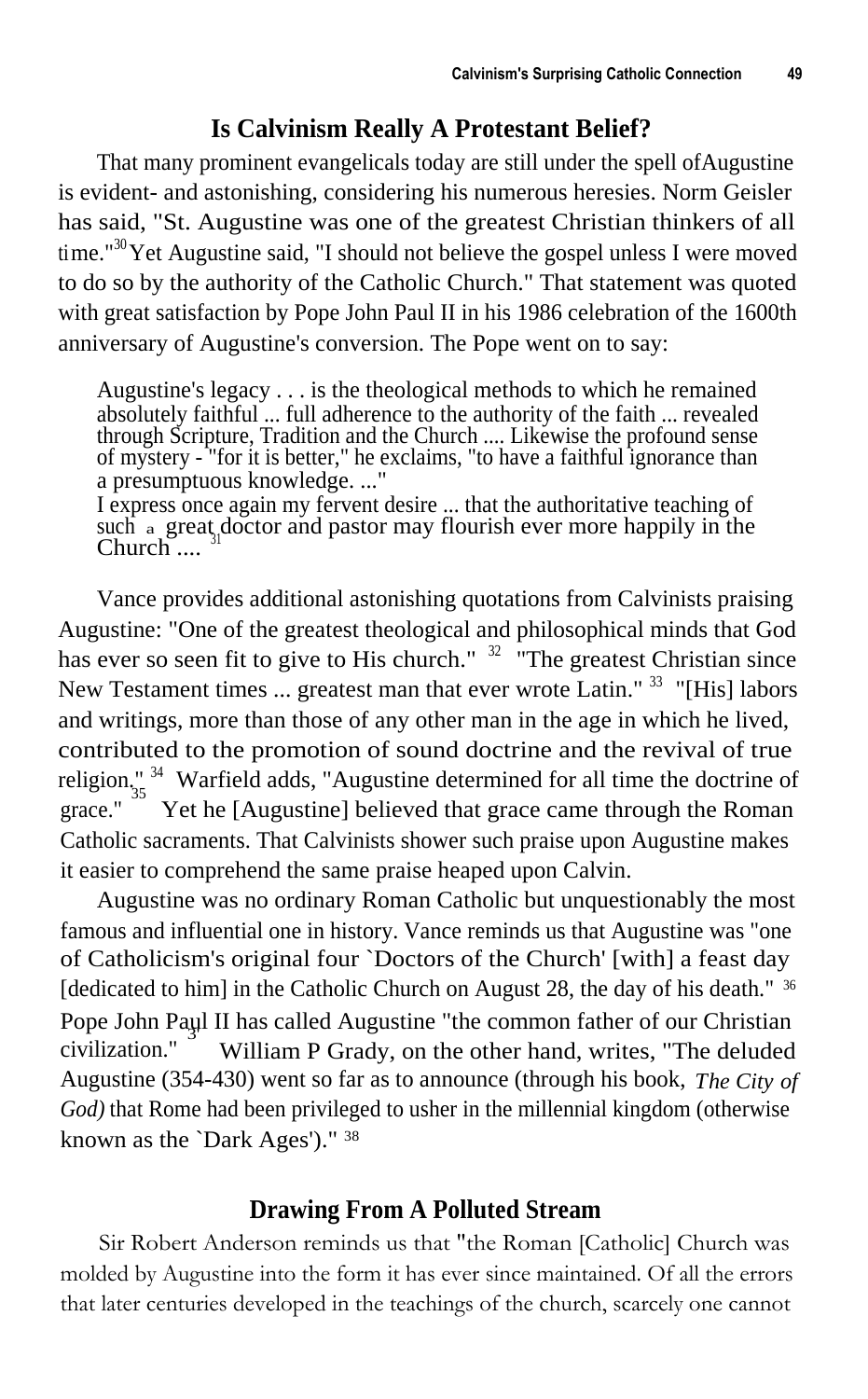be found in embryo in his writings." <sup>39</sup> Those errors include infant baptism for regeneration (infants who die unbaptized are damned), the necessity of baptism for the remission of sins (martyrdom does the same), purgatory, salvation in the Church alone through its sacraments and persecution of those who reject Catholic dogmas. Augustine also fathered acceptance of the Apocrypha (which he admitted even the Jews rejected), allegorical interpretation of the Bible (thus the creation account, the six days, [etc. in](http://etc.in) Genesis are not necessarily literal), and rejection of the literal personal reign of Christ on earth for a thousand years (we are now in the millennial reign of Christ with the Church reigning and the devil presently bound).

Augustine insists that Satan is now "bound" on the basis that "even now men are, and doubtless to the end of the world shall be, converted to the faith from the unbelief in which he [Satan] held them." That he views this promised binding of Satan in the "bottomless pit" (Revelation 20:1-3) allegorically is clear. Amazingly, Satan "is bound in each instance in which he is spoiled of one of his goods" [i.e., someone believes in Christ]. And even more amazing, "the abyss in which he is shut up" is somehow construed by Augustine to be "in the depths" of Christ-rejectors' "blind hearts." It is thus that Satan is continually shut up as in an abyss.  $\sqrt{0}$ 

Augustine doesn't attempt to explain how he arrived at such an astonishing <sup>i</sup> dea, much less how one abyss could exist in millions of hearts or how, being "bound" there, Satan would not be free to blind those within whose "hearts" he is supposedly bound (2 Corinthians 4:4). Nor does he explain how or why in spite of Satan being bound, Christ commissioned Paul to turn Jew and Gentile "from the power of Satan unto God" (Acts 26:18), Paul could deliver the Corinthian fornicator to Satan (1 Corinthians 5:5), Satan can transform himself "into an angel of light" (2 Corinthians 11:14), Paul would warn the Ephesian believers not to "give place to the devil" (Ephesians 4:27) and urge them and us today to "stand against the wiles of the devil" (6:11), Satan could still be going about "like a roaring lion ... seeking whom he may devour" ( l Peter 5:8) and able to continually accuse Christians before God and with his angels to wage war in heaven against "Michael and his angels" and at last be cast out of heaven to earth (Revelation 12:7-10), etc..

Augustine was one of the first to place the authority of tradition on a level with the Bible and to incorporate much philosophy, especially Platonism, into his theology. Exposing the folly of those who praise Augustine, Vance writes:

He believed in apostolic succession from Peter as one of the marks of the true church, taught that Mary was sinless and promoted her worship. He was the first who defined the so-called sacraments as a visible sign of invisible grace . . . .The memorial of the Lord's supper became that of the spiritual presence of Christ's body and blood. To Augustine the only true church was the Catholic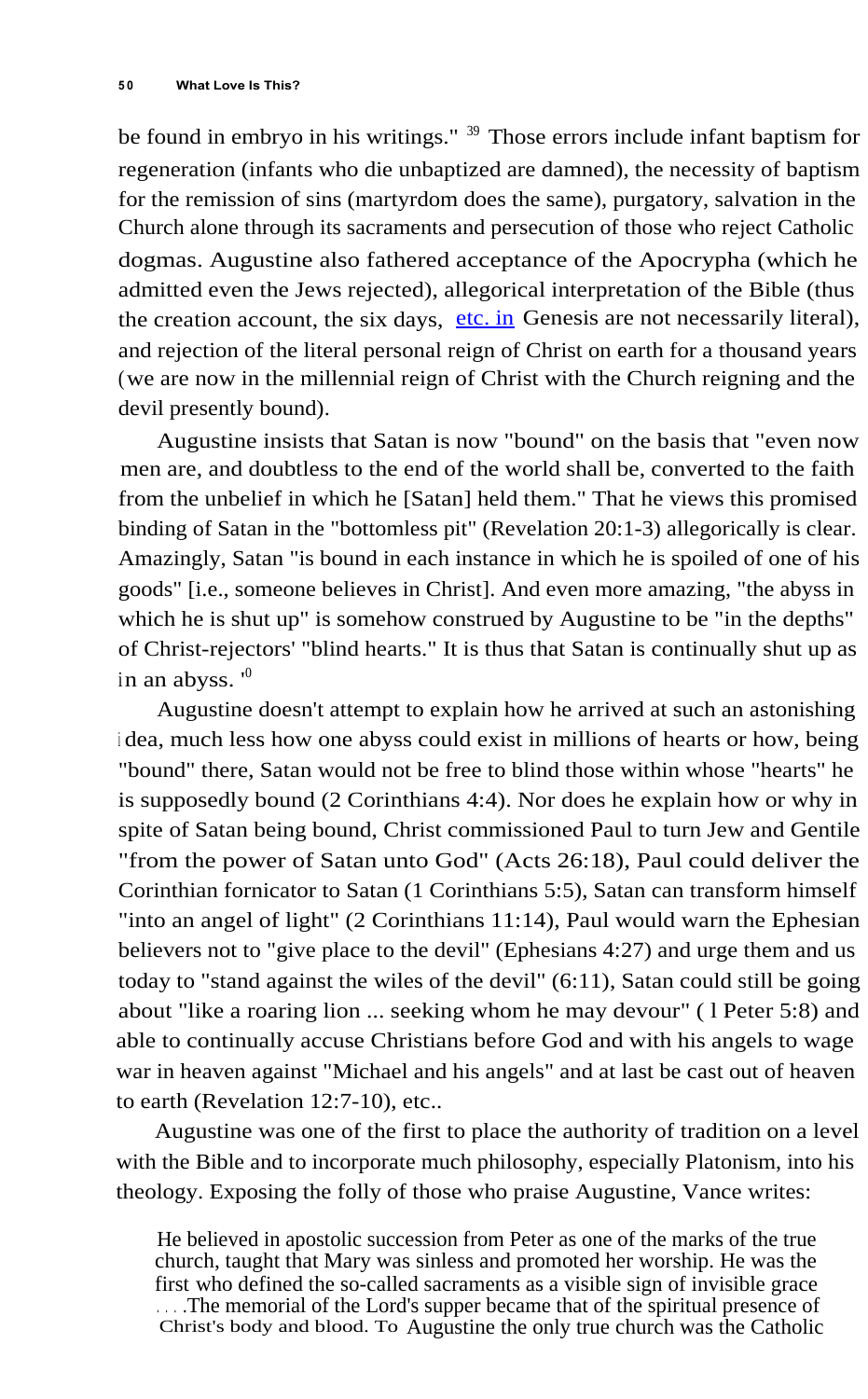Church. Writing against the Donatists, he asserted: "The Catholic Church alone is the body of Christ .... Outside this body the Holy Spirit giveth life to no one ... [and] he is not a partaker of divine love who is the enemy of unity. Therefore they have not the Holy Ghost who are outside the Church. <sup>41</sup>

And this is the man whom Geisler calls "one of the greatest Christian thinkers of all time." On the contrary, Calvin drew from a badly polluted stream when he embraced the teachings of Augustine! How could one dip into such contaminating heresy without becoming confused and infected? Yet this bewildering muddle of speculation and formative Roman Catholicism is acknowledged to be the source of Calvinism - and is praised by leading evangelicals! One comes away dumbfounded at the acclaim heaped upon both Calvin and Augustine by otherwise sound Christian leaders.

## An Amazing Contradiction

Calvin's almost complete agreement with Augustine is nothing short of astounding. Calvin called himself "an Augustinian theologian." <sup>42</sup> Of Augustine he said, "whom we quote frequently, as being the best and most faithful witness of all antiquity."  $43$  It is Calvinists themselves who insist upon the connection between Calvin and Augustine. McGrath writes, "Above all, Calvin regarded his thought as a faithful exposition of the leading ideas of Augustine of Hippo." **<sup>44</sup>** Wendell concedes, "Upon points of doctrine he borrows from St. Augustine with both hands." <sup>45</sup> Vance writes:

Howbeit, to prove conclusively that Calvin was a disciple of Augustine, we need look no further than Calvin himself. One can't read five pages in Calvin's *Institutes* without seeing the name of Augustine. Calvin quotes Augustine over four hundred times in the *Institutes* alone. He called Augustine by such titles as "holy man" and "holy father." 46

As Vance further points out, "Calvinists admit that Calvin was heavily influenced by Augustine in forming his doctrine of predestination." <sup>41</sup> How could one of the principal leaders of the Reformation embrace so fully the doctrines of one who has been called "the first real Roman Catholic" <sup>48</sup> and the "principal theological creator of the Latin-Catholic system as distinct from ... evangelical Protestantism  $\ldots$  "? <sup>49</sup> And what should be said of the fact that so many evangelical leaders continue to hold both Augustine and Calvin in such high regard?

Calvin's admiration of Augustine and his embracing of much of his teaching is only one of several major contradictions in his life which will be fully documented in this book. Sadly, much Roman Catholicism was carried over by Calvin (as well as by Luther) into Reformed churches, where it remains to this day. The situation is contradictory on the Roman Catholic side as well. Their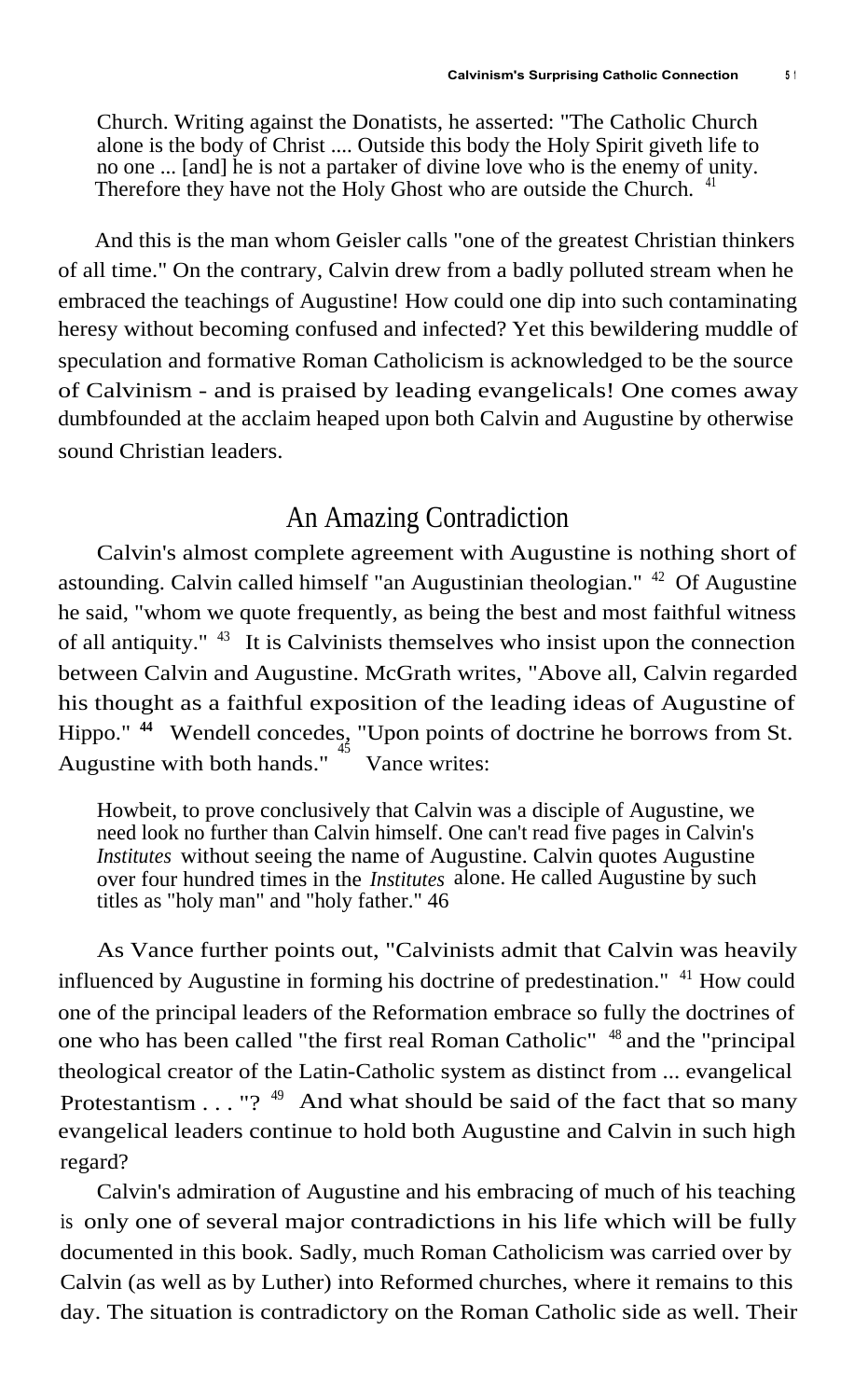dogmas reject some of the most important doctrines held by the most famous o their saints - the very Augustinian doctrines which Calvin embraced.

Calvinists seem equally inconsistent. How can Warfield sincerely declare that "it is Augustine who gave us the Reformation"  $50$  and at the same tim( acknowledge that Augustine was "in a true sense the founder of Romar  $\alpha$ <sup>1</sup> Catholicism" and "the creator of the Holy Roman Empire"?<sup>52</sup> Such incongruous statements leave one truly perplexed.

Most inconsistent of all, at least on the part of Calvin himself, was his apparent failure to recognize that Augustine never seems to have understood salvation by grace alone through faith alone in Christ alone. Philip F. Congdon writes, "Another curious parallel is evident between Classical Calvinist theology and Roman Catholic theology. The two share an inclusion of works in the gospel message, and an impossibility of assurance of salvation. ...Both  $\frac{1}{53}$  hold to the primacy of God's grace; both include the necessity of our works." Augustine's heresies, especially his Romanist view of faith in Christ being supplemented by good works and the sacraments, were not lost on Luther, who wrote:

In the beginning, I devoured Augustine, but when ... I knew what justification by faith really was, then it was out with him.

To make it more confusing, leading Calvinists suggest that I side with Roman Catholicism by rejecting Calvinism even though it comes largely from the ultimate Roman Catholic, Augustine. Here is how one writer expressed it to me:

And given that the position you espouse is, in fact, utterly opposed to the very heart of the message of the Reformers, and is instead in line with Rome's view of man's will and the nature of grace, I find it *tremendously* inconsistent on your part. You speak often of opposing the traditions of men, yet, in this, case, you embrace the very traditions that lie at the heart of Rome's "gospel."

On the contrary, it seems that the Reformers and their creeds are infected with ideas that came from the greatest Roman Catholic, Augustine himself. Furthermore, a rejection of Election, Predestination and the Preservation of the Saints as defined by Calvinists is hardly embracing "the heart of Rome's `gospel."' The real heart of Rome's gospel is good works and sacraments. Certainly Calvin's retention of sacramentalism, baptismal regeneration for infants and honoring the Roman Catholic priesthood as valid is a more serious embrace of Catholicism's false gospel than is a rejection of Calvinism. Such a rejection requires no agreement with Rome whatsoever on any part of its heretical doctrines of salvation. On the other hand, Calvinism retains much from Calvin's Roman Catholic heritage.

It is staggering that the predominant influence upon Reformed theology and creeds could be so closely related to the very Roman Catholicism against which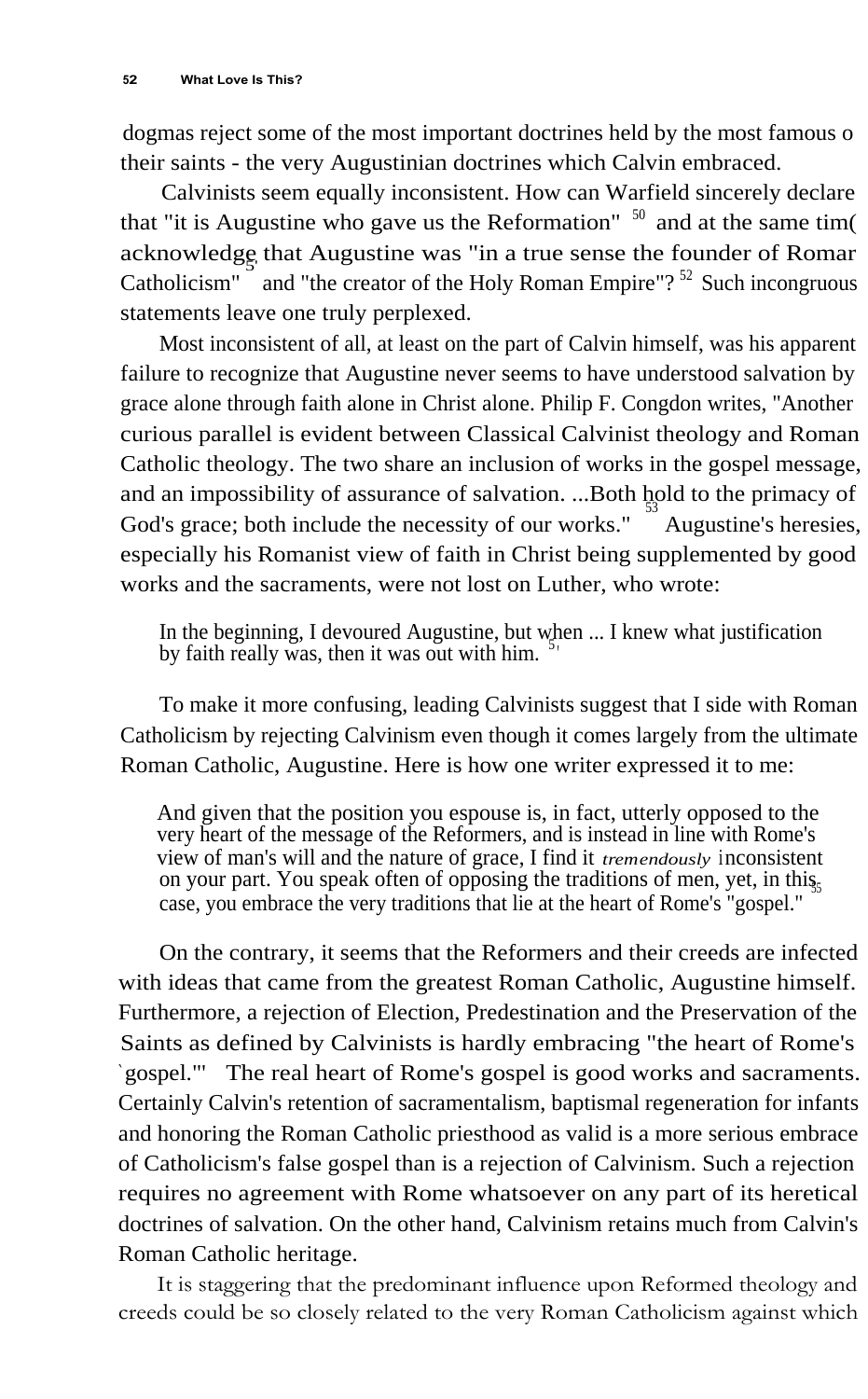the Reformers rebelled. Nevertheless, this is a proven fact readily admitted by ardent Calvinists. Yet those who fail to bow to these creeds are allegedly "in error." How the Protestant creeds came to be dominated by Calvinistic doctrine is an interesting story.

# The Role Of The Latin Vulgate

Along with the writings of Augustine, the Latin Vulgate was another source that molded Calvin's thoughts into what he expressed in his *Institutes of the Christian Religion.* Fluent in Latin, Calvin had long used that corrupted translation of the Bible, which, since its composition by Jerome at the beginning of the fifth century, was the official Bible of Roman Catholics. It was again so declared by the Council of Trent in 1546 when Calvin was 37 years of age. More than that, its influence reached into the Protestant movement: "For one thousand years the Vulgate was practically the only Bible known and read in Western Europe. All commentaries were based upon the Vulgate text ... preachers based their sermons on it." 56

The Vulgate was permeated with Augustinian views on predestination and the rejection of free will. According to Philip Schaff, "The Vulgate can be charged, indeed, with innumerable faults, inaccuracies, inconsistencies, and arbitrary dealing in particulars." <sup>51</sup> Others have expressed the same opinion. Samuel Berger called the Vulgate "the most vulgarized and bastardized text imaginable." <sup>58</sup> Grady says, "Damasus commissioned Jerome to revive the archaic Old Latin Bible in A.D. 382 . . . the completed monstrosity became known as the Latin `Vulgate' . . . and was used of the devil to usher in the Dark Ages." <sup>59</sup> Fisk reminds us:

Well-known examples of far-reaching errors include the whole system of Catholic "penance," drawn from the Vulgate's "do penance" ... when the Latin should have followed the Greek - *repent.* Likewise the word "sacrament" was a mis-reading from the Vulgate of the original word for *mystery.* Even more significant, perhaps, was the rendering of the word *presbyter* (elder) as "priest. "60

Augustine described the problem that led to the production of the Vulgate: "In the earliest days of the faith, when a Greek manuscript came into anyone's hands, and he thought he possessed a little facility in both languages, he ventured to make a translation [into Latin]."  $61$  As a consequence of such individual endeavor, Bruce says, "The time came, however, when the multiplicity of [Latin] texts [of Scripture] became too inconvenient to be tolerated any longer, and Pope Damasus ... commissioned his secretary, Jerome, to undertake the work" of revision to produce one authorized Latin version.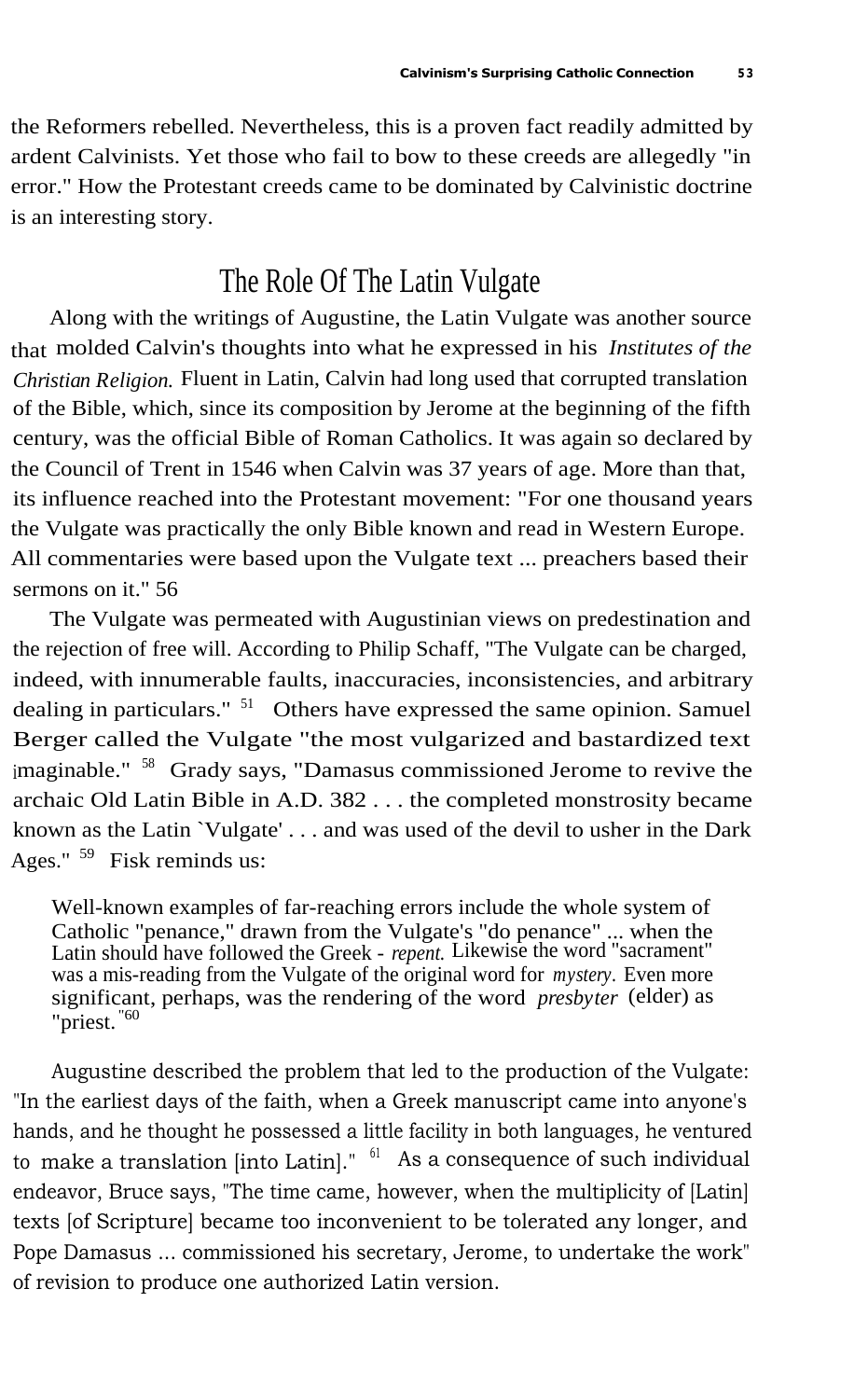Bruce continues: "He [Jerome] was told to be cautious for the sake of weaker brethren' who did not like to see their favorite texts tampered with, even in the interests of greater accuracy. Even so, he went much too far for the taste of many, while he himself knew that he was not going far enough." 62 *Unger's Bible Dictionary* comments:

For many centuries it [Vulgate] was the only Bible generally used .... In the age of the Reformation the Vulgate [influenced] popular versions. That of Luther (N.T. in 1523) was the most important and in this the Vulgate had great weight. From Luther the influence of the Latin passed to our own Authorized Version [KJV] .... 63

## The Geneva And King James Bibles And Protestant Creeds

Of no small importance to our study is the fact that this corrupt translation had an influence upon the Protestant churches in Europe, England and America. That influence carried into the Geneva Bible (which has further problems; see below) as well as into other early versions of the English Bible and even into the King James of today.

The Vulgate contributed erroneous renderings to the King James Bible, two of which are used today by Calvinists to support Unconditional Election and Irresistible Grace: Acts 2:47 ("And the Lord added to the church daily such as should be saved.") and Acts 13:48 ("and as many as were ordained to eternal life believed."). From the Greek, the first should read, "those who were being saved," and the second should read, "as many as were disposed toward eternal life." This will be discussed in more detail later.

As the Vulgate was filled with Augustinianisms, the Geneva Bible was filled with Calvinism in the text as well as in voluminous notes. H.S. Miller's *General Biblical Introduction* says, "It was a revision of Tyndale's, with an Introduction by Calvin ... the work of English reformers, assisted by Beza, Calvin, and possibly others." J. R. Dore, in *Old Bibles: An Account of the Early Versions of the English Bible,* 2nd edition, adds that "almost every chapter [of the Geneva Bible] has voluminous notes full of Calvinistic doctrine." Andrew Edgar, in *The Bibles of England,* declares, "At the time the Geneva Bible was first published, Calvin was the ruling spirit in Geneva. All the features of his theological, ecclesiastical, political, and social system are accordingly reflected in the marginal annotations ....The doctrine of predestination is proclaimed to be the head cornerstone of the gospel." <sup>64</sup>

W. Hoare says in *The Evolution of the English Bible,* "Considered as a literary whole it [the Geneva Bible] has about it the character of a Calvinist manifesto ... a book with a special purpose." F. F. Bruce adds, "The notes of the Geneva Bible ... are, to be sure, unashamedly Calvinistic in doctrine ... the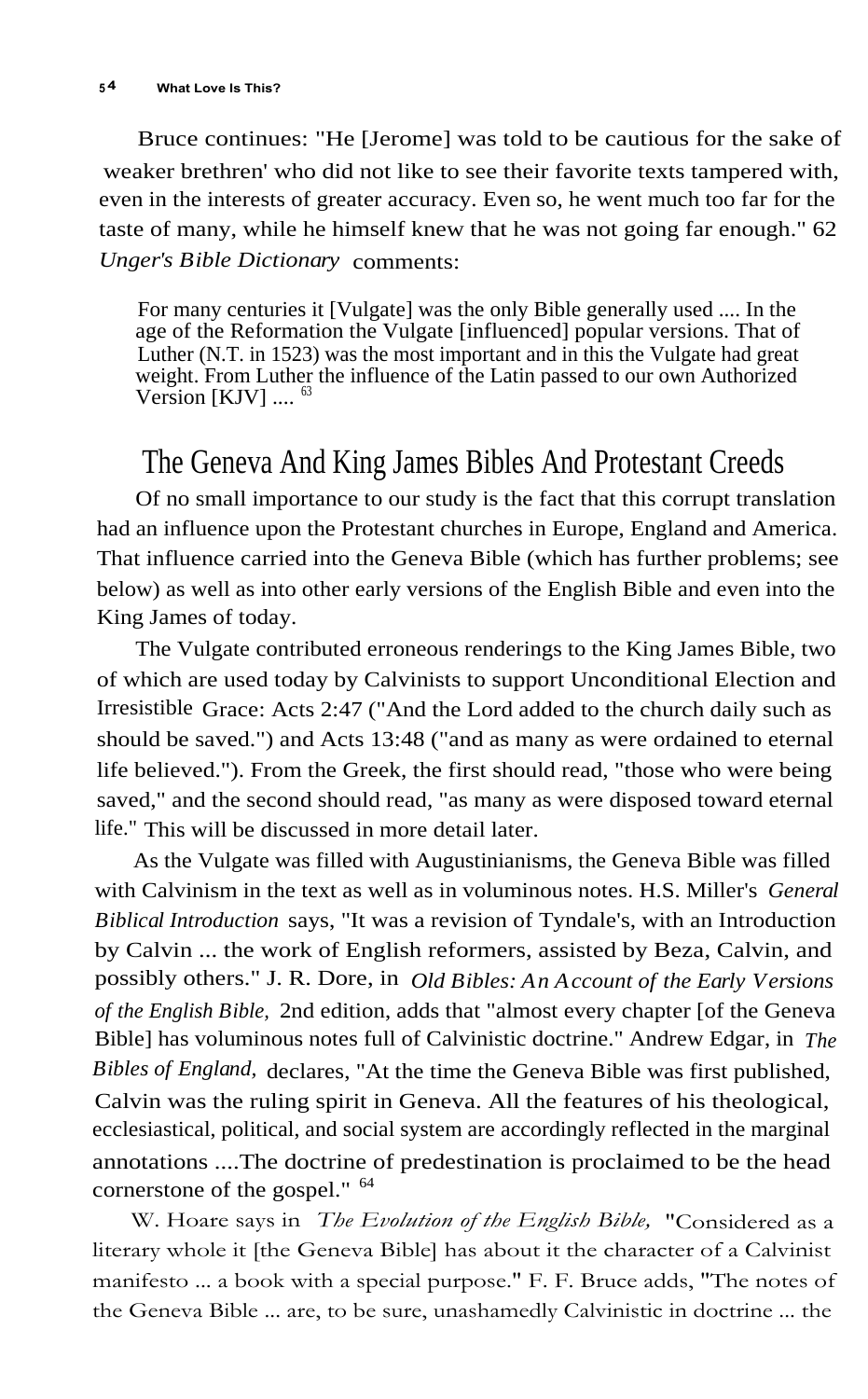people of England and Scotland ... learned much of their biblical exegesis from these notes . . . . The Geneva Bible immediately won, and retained, widespread popularity. It became the household Bible of English-speaking Protestants .... This became the authorized Bible in Scotland and was brought to America where it had a strong influence."  $65$  Butterworth points out, "In the lineage of the King James Bible this [Geneva Bible] is by all means the most important single volume .... The Geneva Bible ... had a very great influence in the shaping of the King James Bible." <sup>66</sup> Robinson is even more emphatic:

A large part of its [Geneva Bible] innovations are included in the Authorized Version [KJV] .... Sometimes the Geneva text and the Geneva margin are taken over intact, sometimes the text becomes the margin and the margin the text. Sometimes the margin becomes the text and no alternative is offered. Very often the Genevan margin becomes the Authorized Version text with or without verbal change.  $67$ 

Further documentation could be given, but this should be sufficient to trace the influence from that ultimate Roman Catholic, Augustine, through the Latin Vulgate and his writings, upon Calvin, and through Calvin into the Geneva Bible and on into the King James Bible, thus into the pulpits and homes of Protestants throughout Europe, England and America. It is small wonder, then, that those who, like Ariminius, dared to question Calvinism, were overwhelmed with opposition. Of course, various synods and assemblies were held to formulate accepted creeds and to punish the dissenters, but the decks were stacked in favor of Calvinism, and no influence to mitigate this error was allowed. This will be documented in Chapters 5 and 6.

## The *New Geneva Study Bible*

Today's *New Geneva Study Bible* (recently reprinted as *The Reformation Study Bible)* is being widely distributed in an effort to indoctrinate the readers into Calvinism. Its New King James translation is appealing. As with the original Geneva Bible, however, the notes are Calvinistic treatises.

In his foreword, R.C. Sproul writes, "The *New Geneva Study Bible is so* called because it stands in the tradition of the original Geneva Bible .... The light of the Reformation was the light of the Bible .... The Geneva Bible was published in 1560 ... [and] dominated the English-speaking world for a hundred years .... Pilgrims and Puritans carried the Geneva Bible to the shores of the New World. American colonists were reared on the Geneva Bible .... The *New Geneva Study Bible* contains a modern restatement of Reformation truth in its comments and theological notes. Its purpose is to present the light of the Reformation afresh." In fact, its purpose is to indoctrinate the reader into Calvinism, which inaccurately is marketed as "Reformation truth" - as though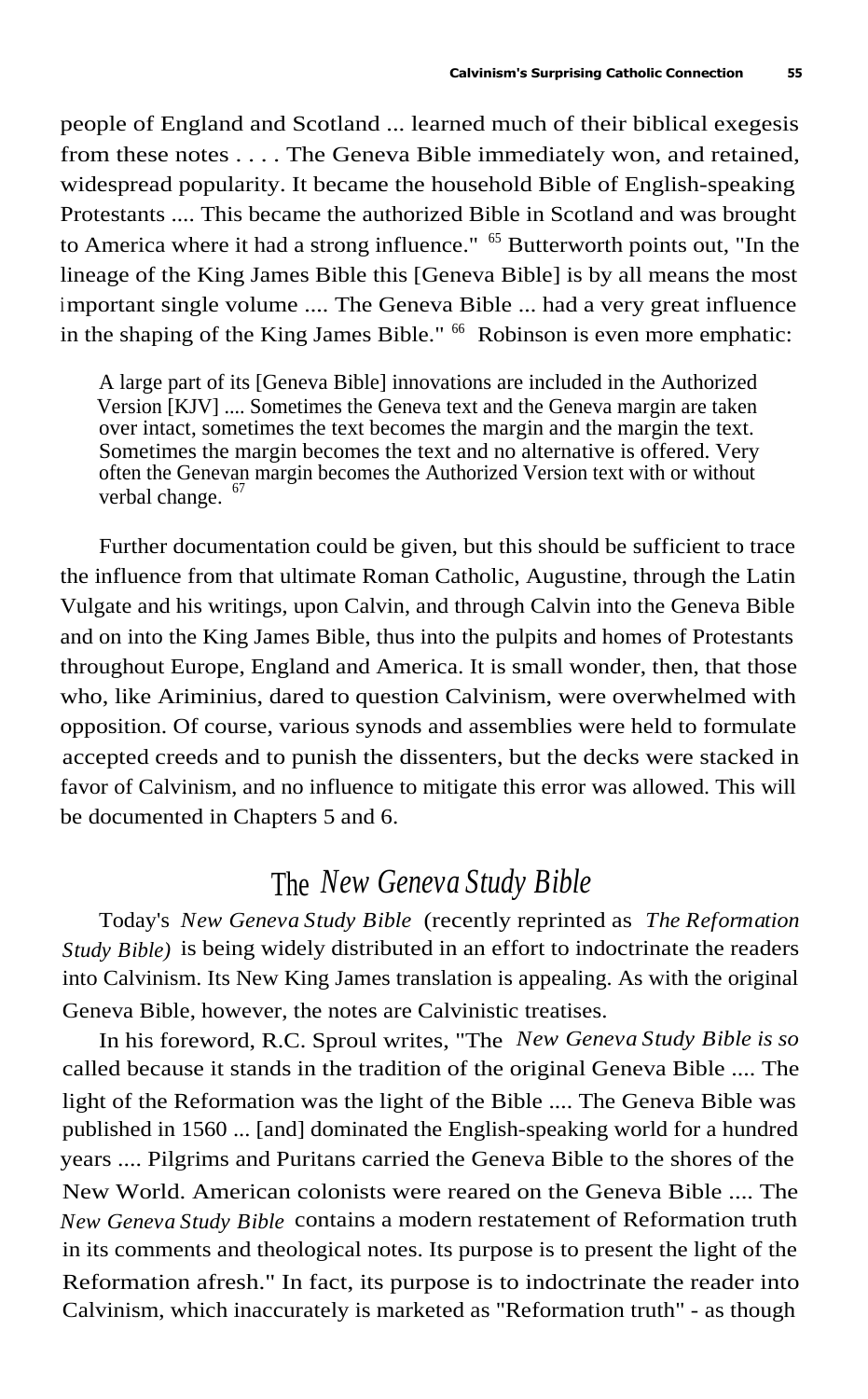Calvinism and Protestantism are identical. There was, in fact, much more to the Reformation than Calvinism.

Calvinism is experiencing a resurgence among evangelicals today. How is that possible apart from ignorance of what Calvin really taught and practiced and of what Augustine, from whom he obtained most of his beliefs, taught and practiced as well? How else, other than ignorance of the truth about these men and their teachings, can one explain Boettner's sincere declaration that "Calvin and Augustine easily rank as the two outstanding systematic expounders of the Christian system since Saint Paul"? **<sup>68</sup> Or** the following from Spurgeon who was otherwise so sound in doctrine, "Augustine obtained his views, without doubt, through the Spirit of God, from the diligent study of the writings of Paul, and Paul received them of the Holy Ghost, from Jesus Christ"? **<sup>69</sup>**

One views these and other similar statements by today's evangelical leaders with utter astonishment. How was it possible that Loraine Boettner, one of the foremost apologists opposing the Roman Catholic Church, could so highly praise Augustine whom the entire world recognizes as the premier Roman Catholic who gave that Church so many of its basic doctrines that he is among the most highly honored of its "saints" to this day? As for Spurgeon, would he have considered that Augustine's teaching of salvation by the Roman Catholic Church alone through its sacraments beginning with regeneration by infant baptism, the use of force even to the death against "heretics," acceptance of the Apocrypha, allegorical interpretation of creation and the prophecies concerning Israel, a rejection of the literal reign of Christ on David's throne and so much other false doctrine had also all been received from the Holy Spirit? How could Augustine, and Calvin who embraced and passed on many of his major errors, be so wrong on so much and yet be inspired of the Holy Spirit as regards predestination, election, sovereignty, etc.? Sadly, the history of the church, both ancient and modern, includes many prominent Christians who were very godly and of sound doctrine in some respects while in grave error in others.

These important doctrines will be addressed in the following pages and compared carefully with the teaching of God's Word.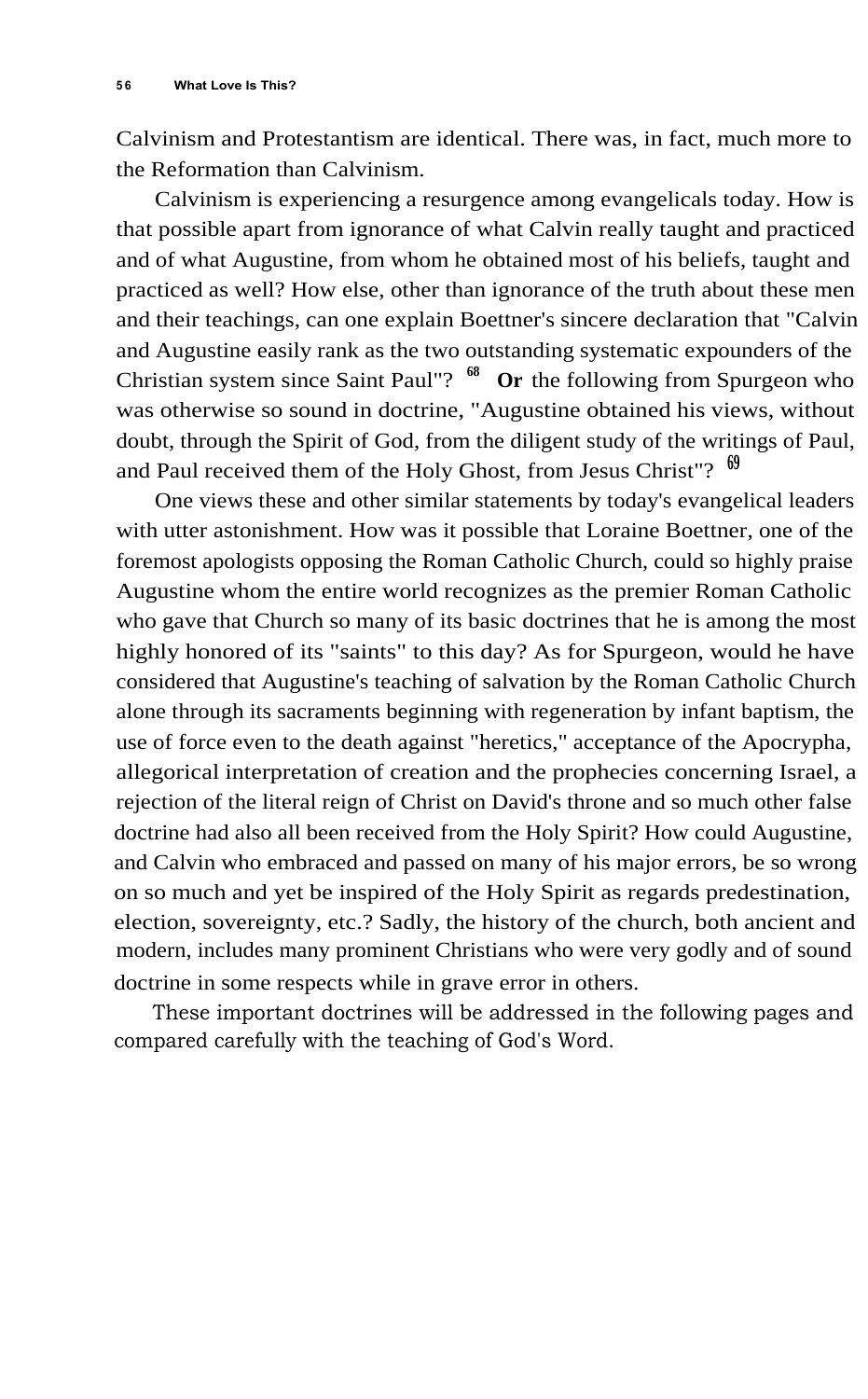- David N. Steele and Curtis C. Thomas, *The Five Points of Calvinism* ( Presbyterian and Reformed Publishing Co., 1963), 19.
- Laurence M. Vance, *The Other Side of Calvinism* (Vance Publications, Pensacola FL, rev. ed., 1999), 37.
- Kenneth G. Talbot and W. Gary Crampton, *Calvinism, Hyper-Calvinism and Arminianism* ( Still Water Revival Books, 1990), 78.
- Benjamin B. Warfield, *Calvin and Augustine,* ed. Samuel G. Craig (Presbyterian and Reformed Publishing Co., 1956), 22.
- Charles Haddon Spurgeon, ed., *Exposition of the Doctrine of Grace* (Pilgrim Publications, n.d.), 298.
- Alvin L. Baker, *Berkouwer's Doctrine of Election: Balance or Imbalance?* (Presbyterian and Reformed Publishing Co., 1981), 25.
- Augustine, *On the Soul and its Origins,* 4.16.
- C. Gregg Singer, *John Calvin: His Roots and Fruits* (A Press, 1989), vii.
- Vance, op. cit., 40.
- John Calvin, "A Treatise on the Eternal Predestination of God," in *John Calvin, Calvin's Calvinism,* trans. Henry Cole (Reformed Free Publishing Association, 1987), 38; cited in Vance, op. cit., 38.
- Leonard Verduin, *The Reformers and Their Stepchildren* (Christian Hymnary Publishers, 1991), 33.
- *Petilian* 11.85.189; cited in W.H.C. Frend, *The Rise of Christianity* (Fortress Press, 1984), 671.
- 13 Frend, op. cit., 671.
- 14 Op. cit., 672.
- E.H. Broadbent, *The Pilgrim Church* (Gospel Folio Press, reprint 1999), 49.
- Henry H. Milman, *History of Christianity (A.C.* Armstrong and Son, 1886), 3:176.
- Warfield, op. cit., v.
- John Calvin, contents page of*Institutes of the Christian Religion,* trans. Henry Beveridge (Wm. B. Eerdmans Publishing Company, 1998 ed.), III:xxiii, IV:xvii, etc.
- Op. cit., III:xxi,2.
- Op. cit., III:xxi,4.
- Op. cit., lll:xxiii,l.
- Op. cit., III: xxiii,5.
- 23 Ibid.
- Op. cit., lll:xxiii,8..
- Op. cit., IV:xiii,9.
- Op. cit., III:xxiii, 11.
- Op. cit., IIl:xxiii, 13
- Op. cit., IIl:xxiii, 14
- Richard A. Muller, *Christ and the Decree* (Baker Book House, 1988), 22.
- Norman L. Geisler, *WhatAugustine Says* ( Baker Book House, 1982), 9.
- John Paul II, Sovereign Pontiff, *Augustineum Hyponensem* ( Apostolic Letter, August 28, 1986. Available at: [www.cin.org/jp2.ency/augustin.html.\)](http://www.cin.org/jp2.ency/augustin.html.))
- Talbot and Crampton, op. cit., 78; cited in Vance, op. cit., 39.
- Alexander Souter, *The Earliest Latin Commentaries on the Epistles of St. Paul (n.p.,* 927), 139.
- N.L. Rice, *God Sovereign and Man Free* (Sprinkle Publications, 1985), 13.
- Benjamin B. Warfield, "The Idea of Systematic Theology," in *The Princeton Theology,* ed. Mark A. Noll (Presbyterian and Reformed Publishing Co., 1983), 258.
- Vance, op. cit., 41.
- Richard N. Ostling, "The Second Founder of the Faith" *( Time,* September 29, 1986).